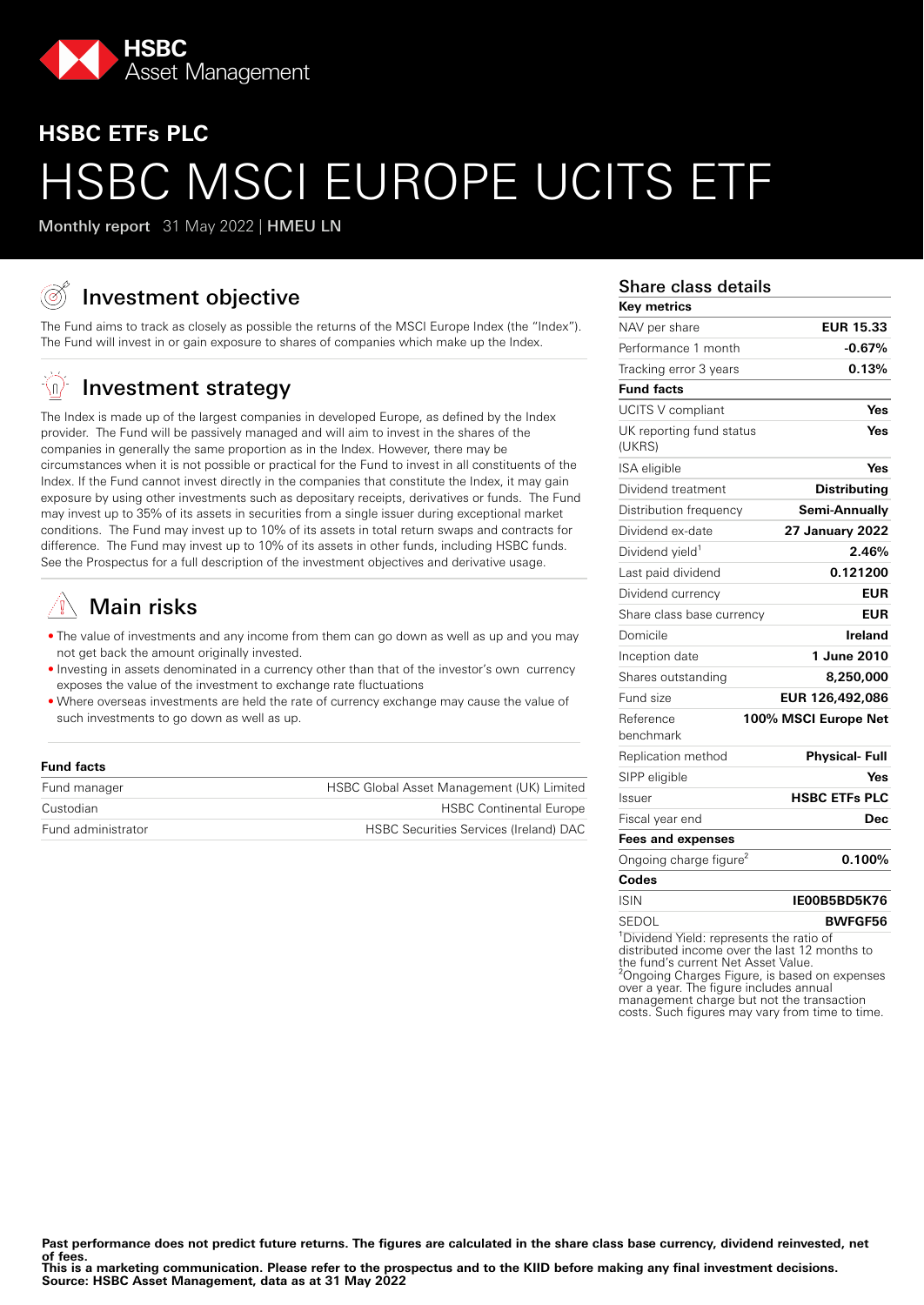#### HSBC ETFs PLC HSBC MSCI EUROPE UCITS ETF Monthly report 31 May 2022 | HMEU LN



| Performance (%)     | YTD     |         | month 3 months 6 months |         | vear | 3 vears ann | 5 years ann | 10 years ann |
|---------------------|---------|---------|-------------------------|---------|------|-------------|-------------|--------------|
| <b>Fund</b>         | $-6.43$ | $-0.67$ | $-0.33$                 | $-1.27$ | 2.82 | 8.81        | 5.33        | 9.04         |
| Reference Benchmark | $-6.63$ | $-0.78$ | $-0.54$                 | $-1.47$ | 2.47 | 8.55        | 5.1         | 8.92         |
| Tracking difference | 0.20    | 0.12    | 0.21                    | 0.20    | 0.35 | 0.26        | 0.22        | 0.13         |
| Tracking error      | $- -$   | $- -$   | $- -$                   | $- -$   | 0.10 | 0.13        | 0.11        | $- -$        |

| <b>Rolling performance</b><br>(%) |      |       |         |         | 31/05/21- 31/05/20- 31/05/19- 31/05/18- 31/05/17- 31/05/16- 31/05/15- 31/05/14- 31/05/13- 31/05/12-<br>31/05/22 31/05/21 31/05/20 31/05/19 31/05/18 31/05/17 31/05/16 31/05/15 31/05/14 31/05/13 |       |          |       |       |       |
|-----------------------------------|------|-------|---------|---------|--------------------------------------------------------------------------------------------------------------------------------------------------------------------------------------------------|-------|----------|-------|-------|-------|
| <b>Fund</b>                       | 2.82 | 30.68 | $-4.13$ | $-0.49$ | 1.14                                                                                                                                                                                             | 15.91 | -11.36   | 18.44 | 17.05 | 28.70 |
| Reference Benchmark               | 2 47 | 30.34 | $-4.24$ | -0.66   | 0.99                                                                                                                                                                                             | 15.83 | $-11.31$ | 18 46 | 16.98 | 28.61 |

| <b>Equity characteristics</b> | Fund   | Reference<br><b>Benchmark</b> |
|-------------------------------|--------|-------------------------------|
| No. of holdings ex cash       | 437    | 440                           |
| Average market cap (EUR Mil)  | 83.644 | 83.676                        |
| Price/earning ratio           | 11 26  | 11 26                         |

# **Benchmark information** Index name 100% MSCI Europe Net Index currency EUR Benchmark type Total Return Index Rebalancing Frequency **CONSERVING CONSERVING CONTROL** TR Index Bloomberg Ticker MSDEE15N TR Index Reuters RIC .dMIEU00000NEU

#### **Sector allocation (%)**

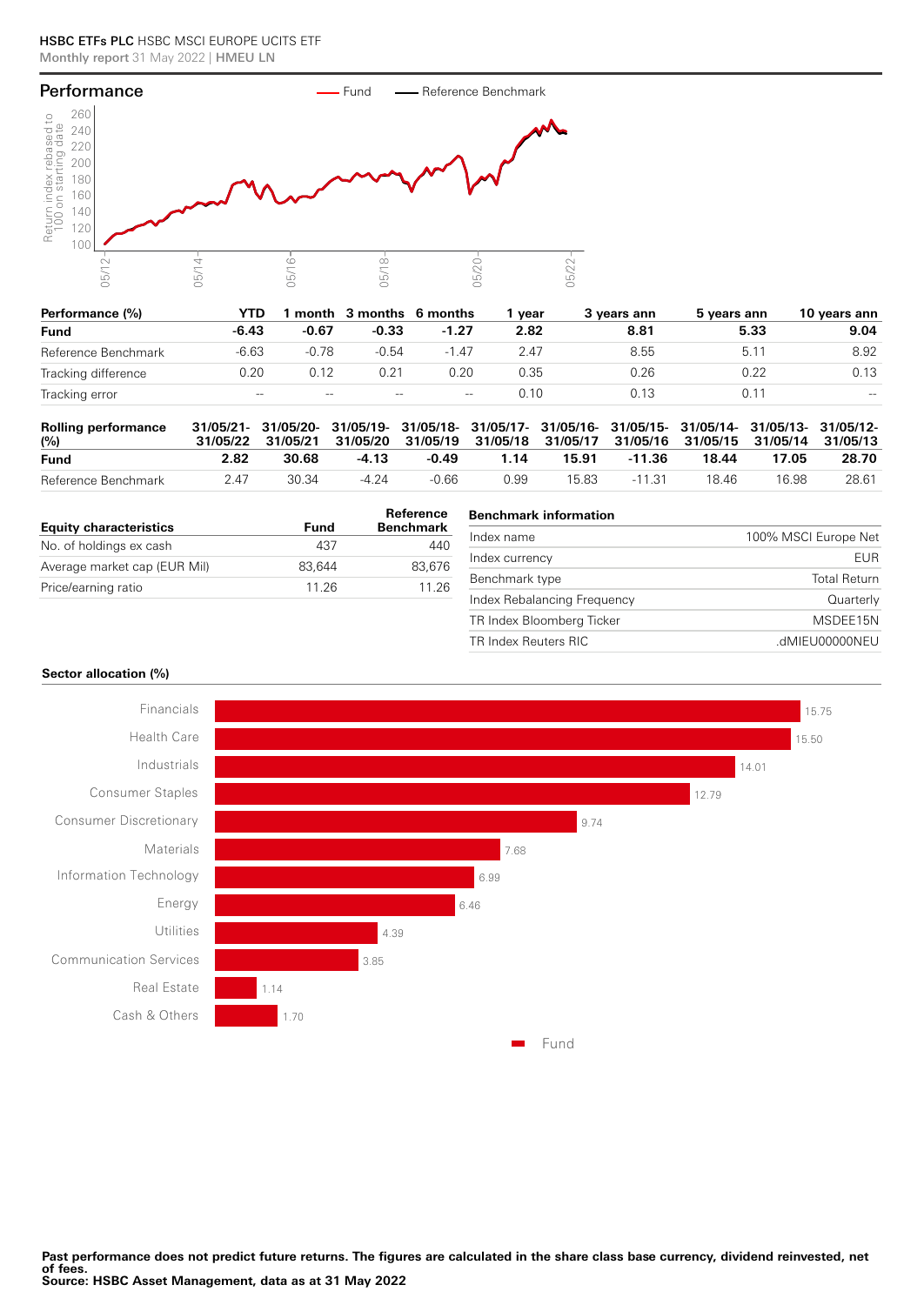### **Geographical allocation (%)**



| Top 10 holdings                | Location             | <b>Sector</b>                 | Weight (%) |  |
|--------------------------------|----------------------|-------------------------------|------------|--|
| Nestle Sa-Reg                  | <b>United States</b> | <b>Consumer Staples</b>       | 3.47       |  |
| Roche Holding AG               | Switzerland          | <b>Health Care</b>            | 2.52       |  |
| <b>ASML Holding NV</b>         | <b>Netherlands</b>   | Information Technology        | 2.36       |  |
| Shell Plc                      | Netherlands          | Energy                        | 2.30       |  |
| AstraZeneca PLC                | United Kingdom       | <b>Health Care</b>            | 2.06       |  |
| Novartis AG                    | Switzerland          | <b>Health Care</b>            | 2.01       |  |
| Novo Nordisk A/S               | Denmark              | <b>Health Care</b>            | 1.88       |  |
| LVMH Moet Hennessy Louis Vuitt | France               | <b>Consumer Discretionary</b> | 1.80       |  |
| <b>TotalEnergies SE</b>        | France               | Energy                        | 1.49       |  |
| <b>HSBC Holdings PLC</b>       | United Kingdom       | Financials                    | 1.37       |  |

| <b>Exchange name</b>                     | Listing date | <b>Trading</b><br>currency | <b>Trading hours</b> | <b>Bloomberg</b><br>ticker | <b>Reuters RIC Bloomberg</b> | <b>iNAV</b>     | <b>iNAV Reuters</b> |
|------------------------------------------|--------------|----------------------------|----------------------|----------------------------|------------------------------|-----------------|---------------------|
| NYSE EURONEXT - EURONEXT<br><b>PARIS</b> | 03 Nov 2010  | <b>EUR</b>                 | $09:00 - 17:30$      | <b>HEU FP</b>              | HMEU.PA                      | <b>HEUEUIV</b>  | <b>HEUEU</b> .iv.P  |
| LONDON STOCK EXCHANGE                    | 02 Jun 2010  | GBP                        | $08:00 - 16:30$      | <b>HMEULN</b>              | HMEU.L                       | <b>HEUGB.IV</b> | HEUGB.iv.P          |
| SIX SWISS EXCHANGE                       | 06 Sep 2010  | USD                        | $09:00 - 17:30$      | <b>HMEU SW</b>             | <b>HMEU.S</b>                | <b>HEUUS.IV</b> | <b>HEUUS.iv.P</b>   |
| DEUTSCHE BOERSE AG-XETRA                 | 12 Oct 2010  | <b>EUR</b>                 | $09:00 - 17:30$      | <b>H4ZE GY</b>             | H4ZE.DE                      | <b>HEUEUIV</b>  | <b>HEUEU.iv.P</b>   |
| DEUTSCHE BOERSE AG- XFRA                 | 12 Oct 2010  | EUR                        | $08:00 - 20:00$      | H4ZE GR                    | H4ZE.DE                      | <b>HEUEUIV</b>  | <b>HEUEU</b> .iv.P  |
| SIX SWISS EXCHANGE                       | 11 Apr 2011  | <b>EUR</b>                 | $09:00 - 17:30$      | HMEUEUR<br><b>SW</b>       | <b>HMEUS.S</b>               | <b>HEUEUIV</b>  | <b>HEUEU.iv.P</b>   |
| BORSA ITALIANA SPA                       | 16 Jan 2019  | EUR                        | $09:00 - 17:35$      | <b>HMEU IM</b>             | HMEU.MI                      | <b>HMEUEUIV</b> | <b>HMEUEU.iv.P</b>  |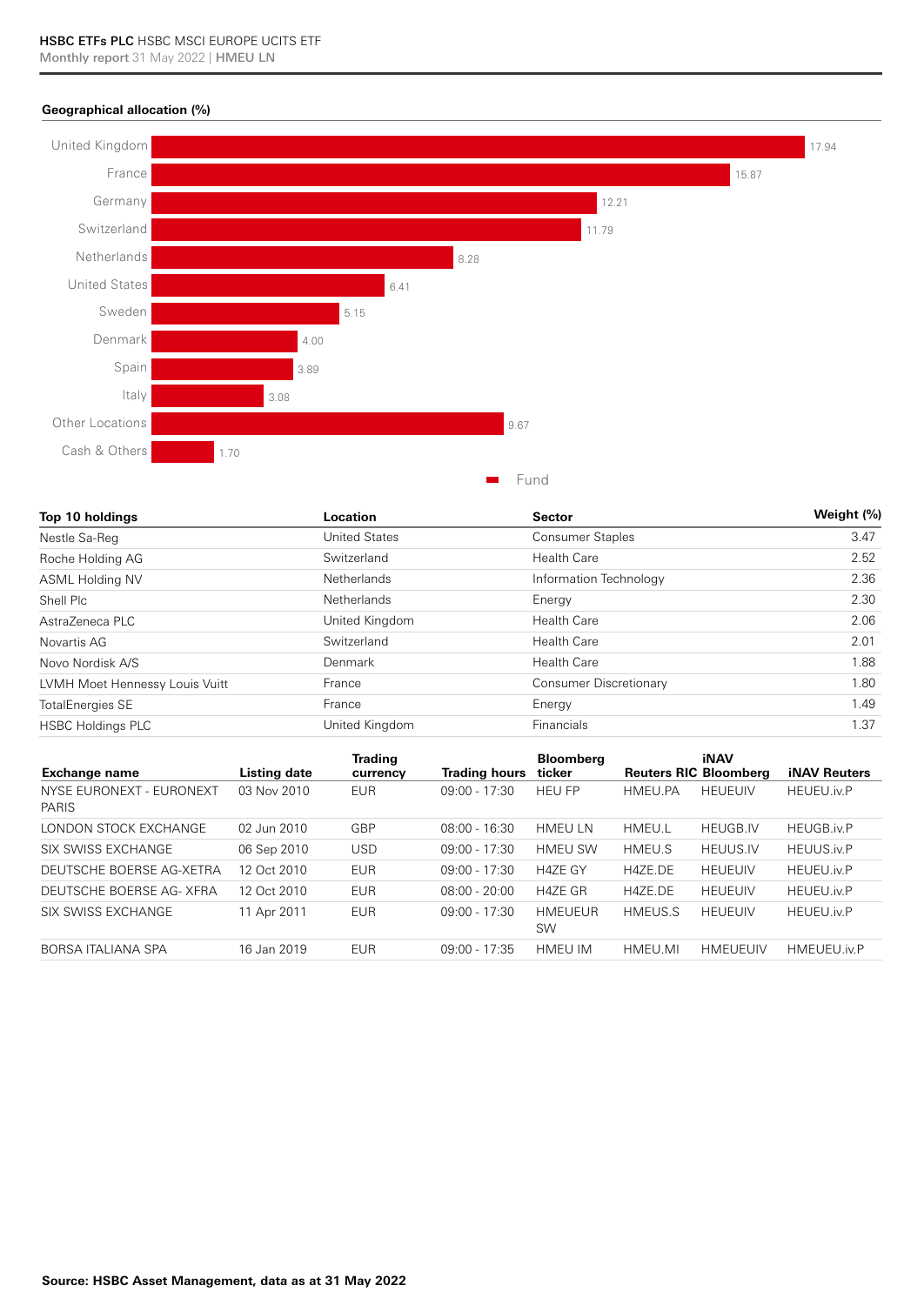# Risk disclosures

- The value of investible securities can change over time due to a wide variety of factors, including but not limited to: political and economic news, government policy, changes in demographics, cultures and populations, natural or human-caused disasters etc.
- To the extent that the Fund seeks to replicate index performance by holding individual securities, there is no guarantee that its composition or performance will exactly match that of the target index at any given time ("tracking error").
- Derivatives may be used by the Fund, and these can behave unexpectedly. The pricing and volatility of many derivatives may diverge from strictly reflecting the pricing or volatility of their underlying reference(s), instrument or asset.
- Investment Leverage occurs when the economic exposure is greater than the amount invested, such as when derivatives are used. A Fund that employs leverage may experience greater gains and/or losses due to the amplification effect from a movement in the price of the reference source.
- Further information on the potential risks can be found in the Key Investor Information Document (KID) and/or the Prospectus or Offering Memorandum.

Follow us on:



E-mail: etf.client.services@hsbc.com Website: www.etf.hsbc.com

For more information please contact us at E-mail:

Wholesale.clientservices@hsbc.com. www.assetmanagement.hsbc.com/uk To help improve our service and in the interests of security we may record and/ or monitor your communication with us.

**Fund center**



#### **Glossary**



### Index disclaimer

Source: MSCI. The MSCI information may only be used for your internal use, may not be reproduced or redisseminated in any form and may not be used as a basis for or a component of any financial instruments or products or indices. None of the MSCI information is intended to constitute investment advice or a recommendation to make (or refrain from making) any kind of investment decision and may not be relied on as such. Historical data and analysis should not be taken as an indication or guarantee of any future performance analysis, forecast or prediction. The MSCI information is provided on an "as is" basis and the user of this information assumes the entire risk of any use made of this information. MSCI, each of its affiliates and each other person involved in or related to compiling, computing or creating any MSCI information (collectively, the "MSCI Parties") expressly disclaims all warranties (including, without limitation, any warranties of originality, accuracy, completeness, timeliness, noninfringement, merchantability and fitness for a particular purpose) with respect to this information. Without limiting any of the foregoing, in no event shall any MSCI Party have any liability for any direct, indirect, special, incidental, punitive, consequential (including, without limitation, lost profits) or any other damages. (www.msci.com)

#### **Source: HSBC Asset Management, data as at 31 May 2022**